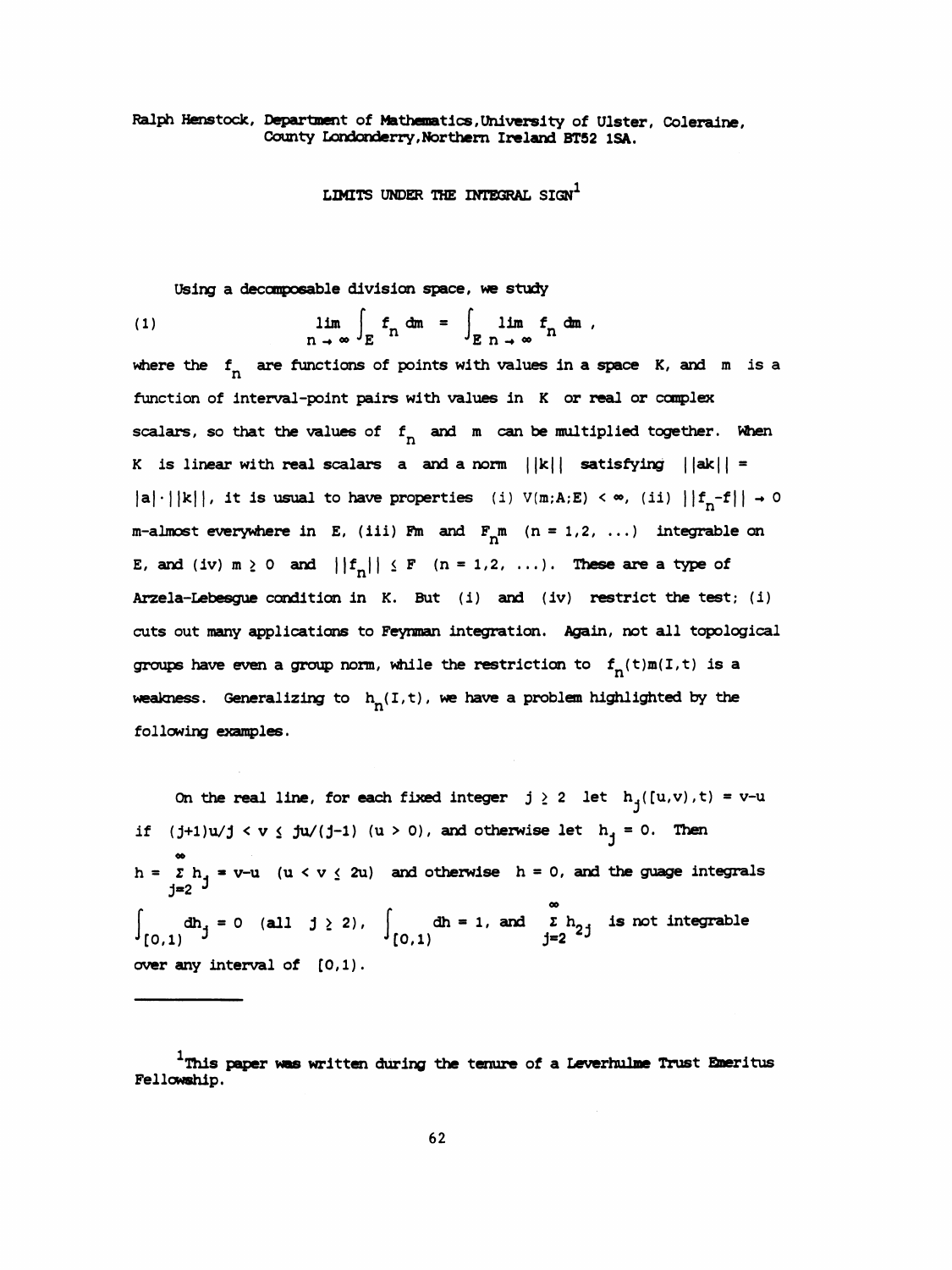These difficulties can be avoided by a slight change in the paper,

 "Generalized integrals of vector-valued functions," Proc. London Math. Soc. (3) 19 (1969), 509-536, MR 40 #4420, especially p.527. For (K, %) a topological linear space let each  $(I, t) \in U^1$  have a sequence  $(Z^j(I, t))$  of sets of K containing the zero z, such that for each neighbourhood G of z, a positive integer j and a  $U \in A/E$  exist and for all divisions  $\ell$  over E from U,

(2) (e)  $\sum Z^{\mathbf{j}}(I,t) = {(\ell) \sum Z^{\mathbf{j}}(I,t) : Z^{\mathbf{j}}(I,t) \in Z^{\mathbf{j}}(I,t) \sum Z^{\mathbf{j}}(I,t)}$  This is invariant under the action of real continuous linear functionals, and only differs from the paper in that  $z^{j}(I,t)$  replaces  $z^{j}(I)$ .

For each integer n let  $h_n(I,t)$  be integrable over E, let  $X \subseteq T$ ,  $U_+ \in A | E, U_+ \subseteq U$ , and for each integer  $j > 0$  and each  $(I, t) \in U_+$  let  $k(j;I,t)$  be an integer. For  $h: U_+ \longrightarrow K$  let (3)  $h_n(I,t) - h(I,t) \in Z^{\mathcal{J}}(I,t)$  ((I,t)  $\in U_+$ ,  $t \in X$ ,  $n \geq k(j;I,t)$ ), (4) h and  $h_n$  are of variation zero in X, relative to E,A.

For simplicity we can replace h,  $h_R$  by  $h \cdot \chi(\backslash X;\,.\,)$ ,  $h_R \cdot \chi(\backslash X;\,.\,)$ , respectively, and can omit (4), taking X empty. This makes no difference to the integrability nor the value of the integral.

Theorem 1. Let  $(T, \mathcal{T}, A)$  be a decomposable division space with  $K$  the real line or complex plane, let  $h_n(I,t) = f_n(t) m(I,t)$ ,  $h(I,t) = f(t) m(I,t)$ (all  $(I, t) \in U$ ) and let  $X_j$  be the set of t where  $f_n(t) = f(t)$  for some integer  $N(t)$  and all  $n \ge N(t)$ , and let the  $Z^{J}(I, t)$ , G be spheres  $S(0,r)$  for various radii  $r > 0$ . Then (2), (3) imply that (a) the set  $X<sub>2</sub>$ of t where  $f_n(t)$  fails to converge to  $f(t)$ , has m-variation zero, (b)  $f_n(t)$  is bounded in n for each  $t \in X^2$  for which there is an  $(I, t) \in U_+$  with  $m(I, t) \neq 0$ , (c)  $m$  is VBG<sup>\*</sup> in  $\chi_I$ , Conversely, (a), (b), and  $(c)$  imply  $(2)$  and  $(3)$ .